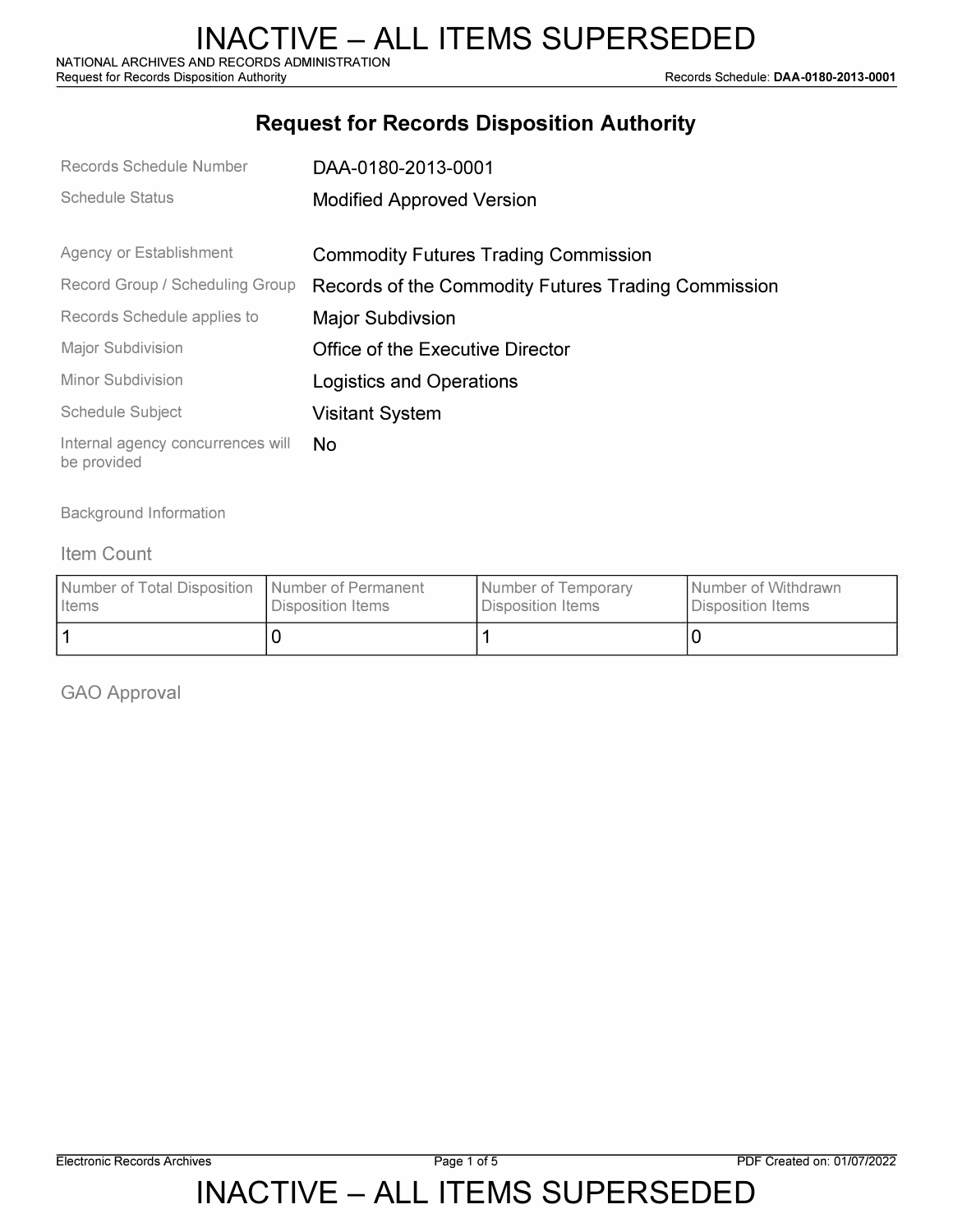### **Outline of Records Schedule Items for DAA-0180-2013-0001**

Sequence Number

1

**Visitant System Data Disposition Authority Number: DAA-0180-2013-0001-0001** 

# INACTIVE – ALL ITEMS SUPERSEDED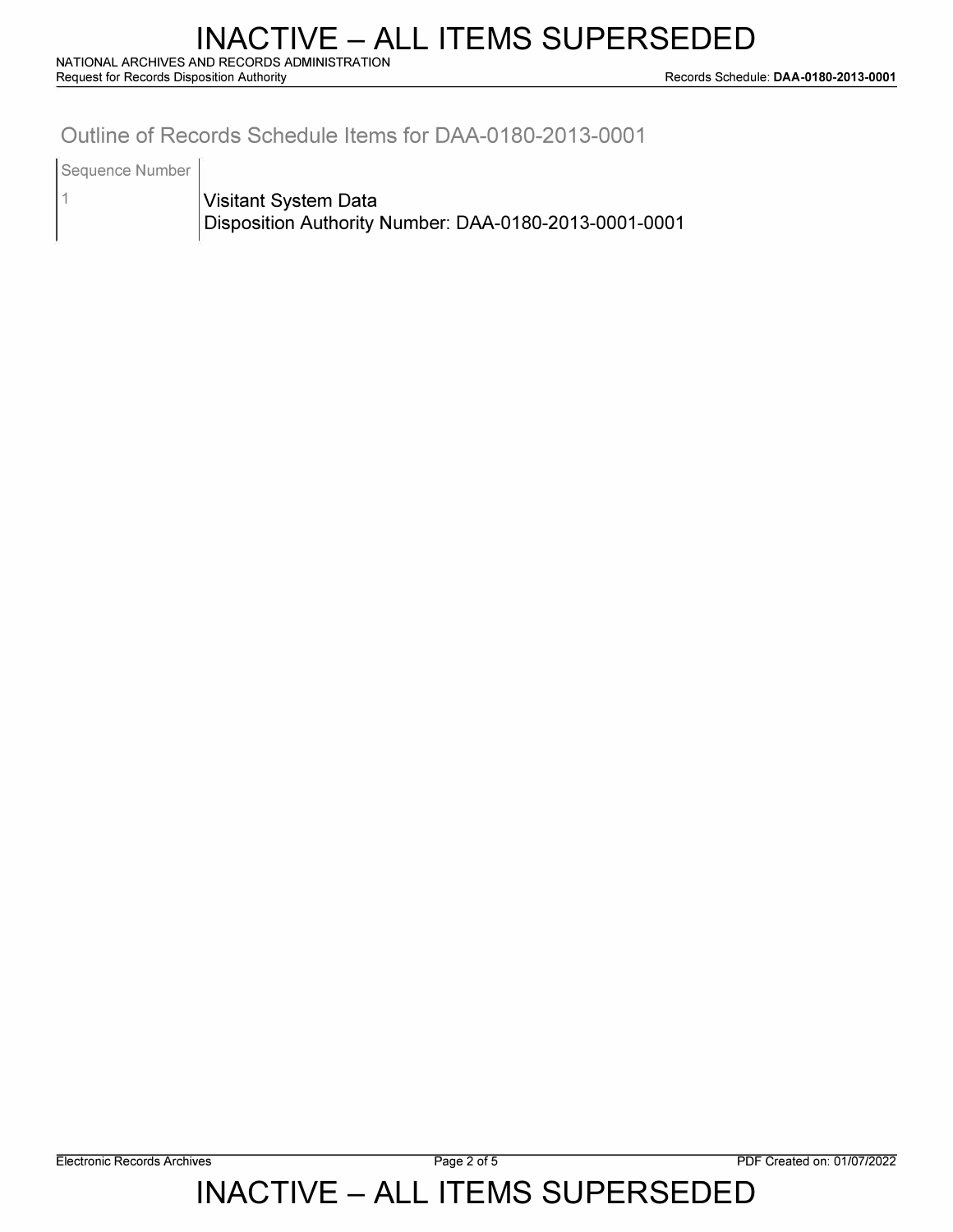**Request for Records Disposition Authority Records Schedule: DAA-0180-2013-0001** 

### **Records Schedule Items**

| Sequence Number |                                                                                                                                                                                                                                                                                                                                                                                                                                                                                                                                                                                                                                                                                |                                                                                                                                                                                  |  |  |  |
|-----------------|--------------------------------------------------------------------------------------------------------------------------------------------------------------------------------------------------------------------------------------------------------------------------------------------------------------------------------------------------------------------------------------------------------------------------------------------------------------------------------------------------------------------------------------------------------------------------------------------------------------------------------------------------------------------------------|----------------------------------------------------------------------------------------------------------------------------------------------------------------------------------|--|--|--|
| 1               | <b>Visitant System Data</b>                                                                                                                                                                                                                                                                                                                                                                                                                                                                                                                                                                                                                                                    |                                                                                                                                                                                  |  |  |  |
|                 | <b>Disposition Authority Number</b>                                                                                                                                                                                                                                                                                                                                                                                                                                                                                                                                                                                                                                            | DAA-0180-2013-0001-0001                                                                                                                                                          |  |  |  |
|                 | The Visitant System is used to verify visitor identity, record the time and date of<br>visits, and generate badges for visitors to the CFTC's Washington DC offices.<br>Data in the Visitant System includes the printed badge number; visitor's name and<br>company affiliation; location, date, and time of entry; name and phone number<br>of CFTC staff person visited; and image of the driver's license, passport, federal<br>military ID, or other form of identification provided by the visitor. The current<br>process for issuing visitor badges at the Washington DC offices will be changed<br>and the Visitant System will no longer be used in the new process. |                                                                                                                                                                                  |  |  |  |
|                 | <b>Final Disposition</b>                                                                                                                                                                                                                                                                                                                                                                                                                                                                                                                                                                                                                                                       | Temporary                                                                                                                                                                        |  |  |  |
|                 | Item Status                                                                                                                                                                                                                                                                                                                                                                                                                                                                                                                                                                                                                                                                    | Inactive                                                                                                                                                                         |  |  |  |
|                 | Is this item media neutral?                                                                                                                                                                                                                                                                                                                                                                                                                                                                                                                                                                                                                                                    | Yes                                                                                                                                                                              |  |  |  |
|                 | Do any of the records covered<br>by this item currently exist in<br>electronic format(s) other than e-<br>mail and word processing?                                                                                                                                                                                                                                                                                                                                                                                                                                                                                                                                            | Yes                                                                                                                                                                              |  |  |  |
|                 | Do any of the records covered<br>by this item exist as structured<br>electronic data?                                                                                                                                                                                                                                                                                                                                                                                                                                                                                                                                                                                          | Yes                                                                                                                                                                              |  |  |  |
|                 | <b>GRS or Superseded Authority</b><br>Citation                                                                                                                                                                                                                                                                                                                                                                                                                                                                                                                                                                                                                                 | GRS 18, Item 17b                                                                                                                                                                 |  |  |  |
|                 | Inactive Status Explanation                                                                                                                                                                                                                                                                                                                                                                                                                                                                                                                                                                                                                                                    | This item is inactive because it was superseded by<br><b>New Disposition Authority Number: DAA-</b><br>GRS-2017-0006-00015                                                       |  |  |  |
|                 | <b>Disposition Instruction</b>                                                                                                                                                                                                                                                                                                                                                                                                                                                                                                                                                                                                                                                 |                                                                                                                                                                                  |  |  |  |
|                 | <b>Retention Period</b>                                                                                                                                                                                                                                                                                                                                                                                                                                                                                                                                                                                                                                                        | Destroy Visitant System data immediately after<br>current process for issuing visitor badges is<br>superseded by the new process that no longer<br>involves the Visitant System. |  |  |  |
|                 | <b>Additional Information</b>                                                                                                                                                                                                                                                                                                                                                                                                                                                                                                                                                                                                                                                  |                                                                                                                                                                                  |  |  |  |
|                 | <b>GAO Approval</b>                                                                                                                                                                                                                                                                                                                                                                                                                                                                                                                                                                                                                                                            | <b>Not Required</b>                                                                                                                                                              |  |  |  |